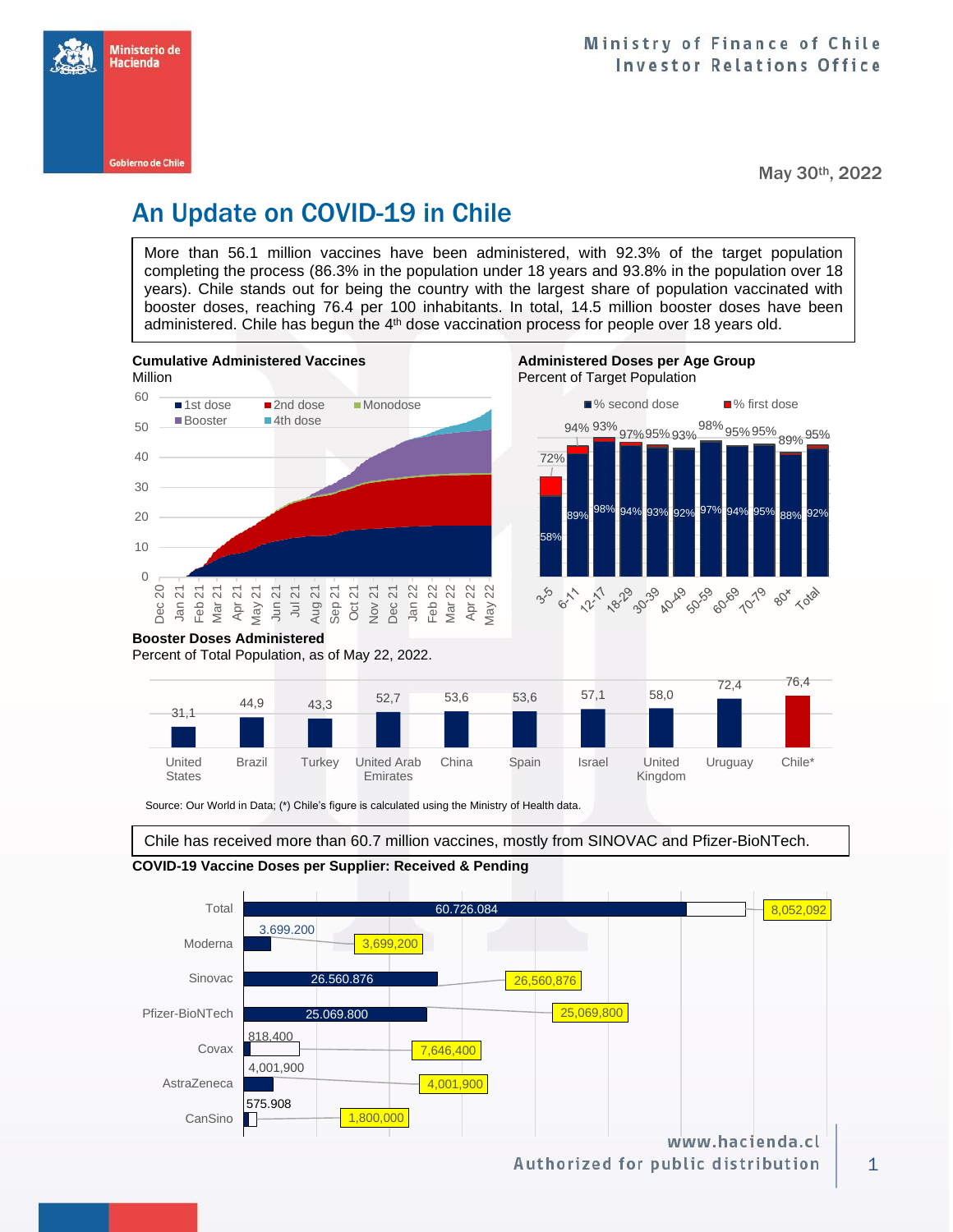

May 30th, 2022

During last week cases have slightly increased as well as PCR test positivity rates. ICU occupancy levels, deaths and hospital capacity remain at moderate levels.

#### **COVID-19 Cases in Chile PCR Test Positivity Rate PCR Test Positivity Rate**

Ministerio de Hacienda

**Gobierno de Chile** 



From April 14, 2022, the Chilean government updated the plan step by step, considering three types of health impact phases: low, medium and high. Thus, the sanitary restrictions in border controls have been relaxed.



### www.hacienda.cl Authorized for public distribution